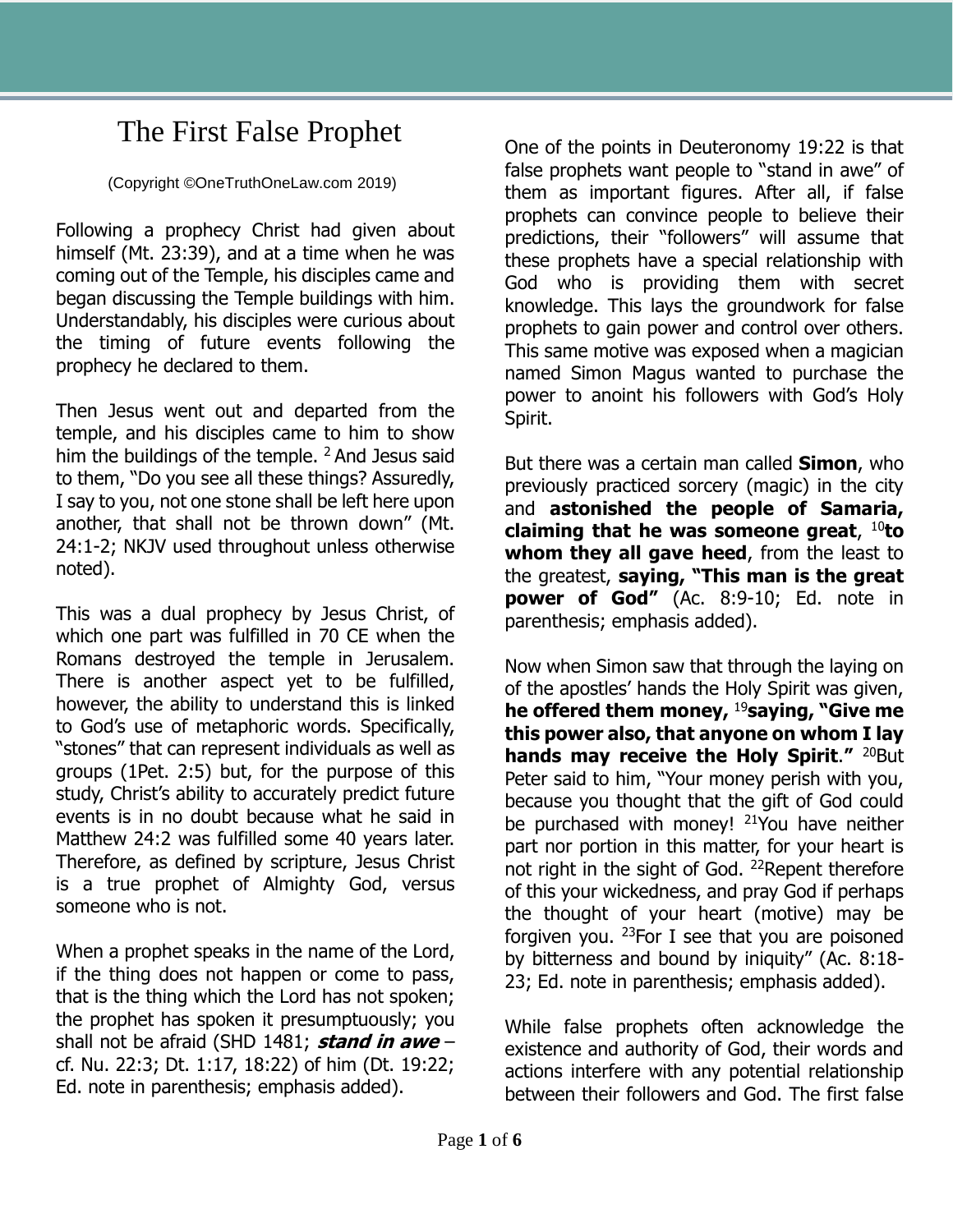prophet did exactly this when he implied a close relationship between himself and God, and then claimed to know God's motives.

And the woman said to the serpent (Satan; cf. Rev. 12:9), "We may eat the fruit of the trees of the garden;  $3$  but of the fruit of the tree which is in the midst of the garden, God has said, 'You shall not eat it, nor shall you touch it, lest you die.'" <sup>4</sup>And the serpent said to the woman, "**You will not surely die**. <sup>5</sup>For God knows that in the day you eat of it your eyes will be opened, and you will be like God, knowing good and evil" (Gen. 3:2-5; Ed. note in parenthesis; emphasis added).

Was Satan's prophecy, that the woman would not die, fulfilled as he claimed or did she eventually die as her husband did?

So all the days that Adam lived were nine hundred and thirty years; and he died (Gen. 5:5).

Even if she outlived her husband, she would have died during the flood because only Noah, his wife, his sons and their wives survived.

And behold, I Myself am bringing the flood of waters on the earth, to destroy from under heaven all flesh in which is the breath of life; and everything that is on the earth shall die.  $18$ But I will establish My covenant with you (Noah); and you shall go into the ark – you, your sons, your wife, and your sons' wives with you (Gen. 6:17- 18; Ed. note in parenthesis).

So the first false prophet was Satan because his prediction failed to come true. Not only that, but he lied to the woman by stating she would not die (Jn. 8:44). Had he learned from this and asked for God's forgiveness, he may have been restored in his relationship with God. Instead, he persisted with his claim that he could predict events before they occurred.

Here is another example,

Then the Lord said to Satan, "Have you considered My servant Job, that there is none like him on the earth, a blameless and upright man, one who fears God and shuns evil?" <sup>9</sup>So Satan answered the Lord and said, "Does Job fear God for nothing? <sup>10</sup>Have You not made a hedge around him, around his household, and around all that he has on every side? You have blessed the work of his hands, and his possessions have increased in the land. <sup>11</sup>But now, **stretch out Your hand and touch all that he has, and he will surely curse You to Your face**!" (Job 1:8- 11; emphasis added).

> SO ALL THE DAYS THAT ADAM LIVED WERE NINE HUNDRED AND THIRTY YEARS; AND HE DIED. Genesis 5:5

Did Satan's prophecy come to pass, or did Job praise God instead.

I have heard of You by the hearing of the ear, but now my eye sees You. <sup>6</sup> Therefore I abhor myself, and repent in dust and ashes (Job 42:5-6).

Therefore Satan's prophecy was false because he did not curse God. However, Job's associates did not do so well.

…..the Lord said to Eliphaz the Temanite, "My wrath is aroused against you and your two friends, for **you have not spoken of Me what is right, as My servant Job has**" (Job 42:7b; emphasis added).

Eliphaz and his two friends acted as "authorities" that knew the will of God better than Job. Claiming to know the will of God is associated with false prophets, especially when they make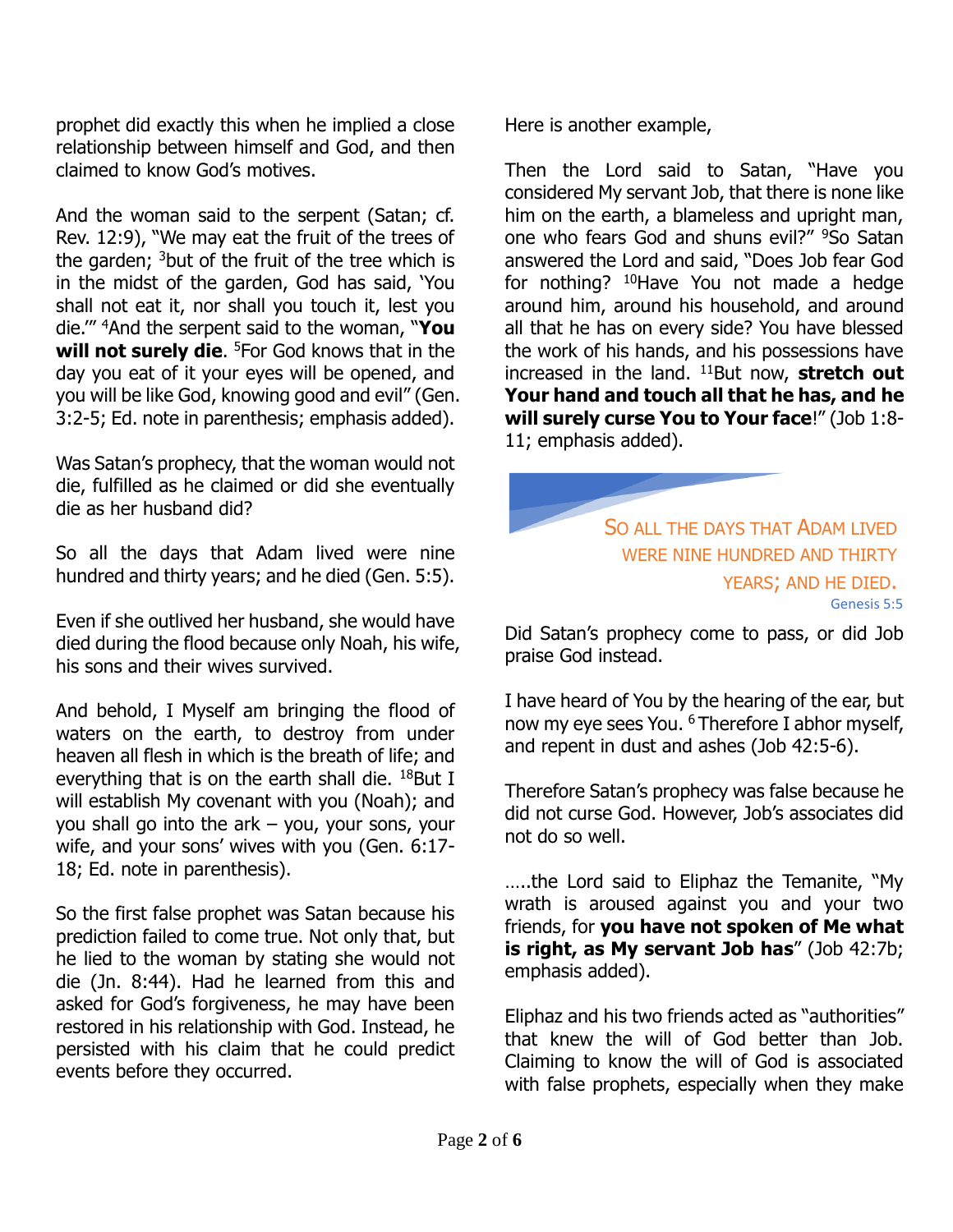predictions according to their own interpretations (2Pet. 1:20).

Now therefore, take for yourselves seven bulls and seven rams, go to My servant Job, and offer up for yourselves a burnt offering; and My servant Job shall pray for you. For I will accept him, lest I deal with you according to your folly (SHD 5039;  $sin - cf.$  Gen. 34:7; Dt. 22:21); because you have not spoken of Me what is right, as My servant Job has (Job 42:8; Ed. note in parenthesis).

As mentioned previously, Satan claimed to know the will of God, but lied (Gen. 3:4; cf. Jn. 8:44). False prophets in the human realm do the same thing, and actually lead people away from understanding God's truth correctly. Hence, the severity of the punishment according to God's law.

But **that prophet or that dreamer of dreams shall be put to death**, because he has spoken in order to turn you away from the Lord your God…. (Dt. 13:5a; emphasis added).

But **the prophet who presumes to speak a word in My name, which I have not commanded him to speak**, or who speaks in the name of other gods, **that prophet shall die** (Dt. 18:20; emphasis added).

The greatest "true prophet", other than Almighty God, was described by Moses.

And the Lord said to me (Moses): "What they have spoken is good.  $^{18}$ I will raise up for them a Prophet like you from among their brethren, and I will put My words in His mouth, and He shall speak to them all that I command Him. <sup>19</sup>And it shall be that **whoever will not hear My words, which He speaks in My name, I will require it of him**" (Dt. 18:17-19; cf. Isa. 53:3; emphasis added).

Almighty God, the Father, confirmed that this prophet was His son, Jesus Christ.

And a cloud came and overshadowed them; and a voice came out of the cloud, saying, "This is My beloved Son. **Hear him**!" (Mk. 9:7; cf. Lk. 9:35; emphasis added).

Sadly, Christ's many prophetic statements were ignored or rejected by the majority of those who heard them.

He (Christ) is despised and rejected by men, a man of sorrows and acquainted with grief; and we hid, as it were, our faces from Him. He was despised, and we did not esteem Him (Isa. 53:3; Ed. note in parenthesis).

But Jesus said to them, "A prophet is not without honor except in his own country, among his own relatives, and in his own house" (Mk. 6:4).

Instead of seriously considering what Christ has to say, including his prophetic statements, mankind prefers to listen to false prophets who say things that appeal to human nature.

For the time will come when **they will not endure sound doctrine**, but according to their own desires, because they have itching ears, **they heap up for themselves teachers**; <sup>4</sup>and **they will turn their ears away from the truth, and be turned aside to fables** (2Tim. 4:3-4; emphasis added).

This propensity to listen to false prophets is nothing new. It has been going on throughout the ages.

This is a rebellious people, lying children, children who will not hear the law of the Lord; <sup>10</sup> **Who says to the seers, "Do not see** (God's truth)**," and to the prophets, "Do not prophesy to us right things, prophesy**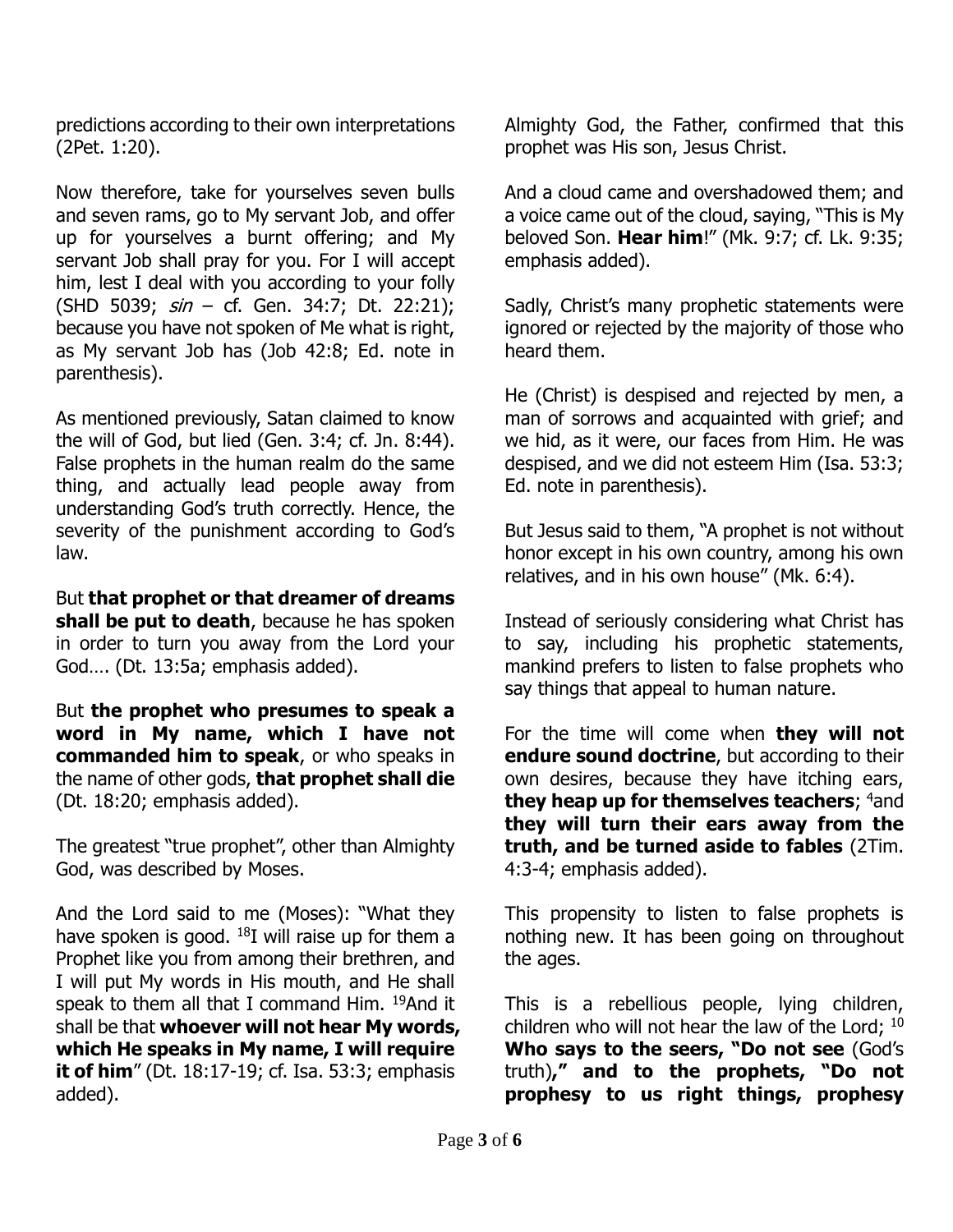**deceits** (Isa. 30:9-10; Ed. note in parenthesis; emphasis added).

One of the trends associated with the return of Jesus Christ is mentioned in the following prophecy,

Then many false prophets will rise up and deceive many (Mt. 24:12).

As it was Christ who proclaimed the above prophecy, and as it has already been proven that he is a true prophet of Almighty God, then what he said in Matthew 24:12 should be taken very seriously.

Of note, false prophets can be found in many sections of our society; not just in religious circles. Sometimes, it can be political authorities, members of the media, as well as various arts and entertainment celebrities. Therefore, those who make the following prediction, that Christ is not returning to rule this planet, can be from any or all of these groups.

…. scoffers will come in the last days, walking according to their own lusts, <sup>4</sup>and saying, "Where is the promise of His coming? For since the fathers fell asleep (died), all things continue as they were from the beginning of creation" (2Pet. 3:3b-4; Ed. note in parenthesis).

As many false prophets within religious organizations operate under the radar of mainstream media, they can issue outrageous prophecies to their followers with little, if any scrutiny. The goal of these prophetic statements is to create an environment where "followers" believe the leader has a special gift or relationship with God. This allows the leader to maintain control and, through a number of subtle means, discourage their "followers" from thinking for themselves. Thinking for oneself includes examining scripture in order to arrive at a more accurate understanding of God's will.

## THEN MANY FALSE PROPHETS WILL RISE UP AND DECEIVE MANY. Matthew 24:12

Then the brethren immediately sent Paul and Silas away by night to Berea. When they arrived, they went into the synagogue of the Jews. <sup>11</sup>**These** were more fair-minded than those in Thessalonica, in that they received the word with all readiness, and **searched the Scriptures daily to find out whether these things were so** (Ac. 17:10-11; emphasis added).

Without thinking for themselves, and asking the appropriate questions, the followers of false prophets end up trusting the opinions, prophecies, and other interpretations of scripture as taught by their respective "prophet". At this point, they are dependent upon human leadership rather than developing a relationship of trust in the true leader of God's people, Jesus Christ (see study: Who Are The Little Children That Come to Christ?).

Scripture is clear that there are to be no human inter-mediators between God the Father, and those He has led to repentance. The only one delegated to act as a mediator is Jesus Christ. Again, this relationship is often interrupted by human leaders who act as false prophets and lead people away from the true head of God's church (Eph. 5:23; Col. 1:18).

…. He (Christ) is also able to save to the uttermost those who come to God (the Father) through him, since **he ever lives to make intercession for them** (Heb. 7:25b; Ed. notes in parentheses; emphasis added).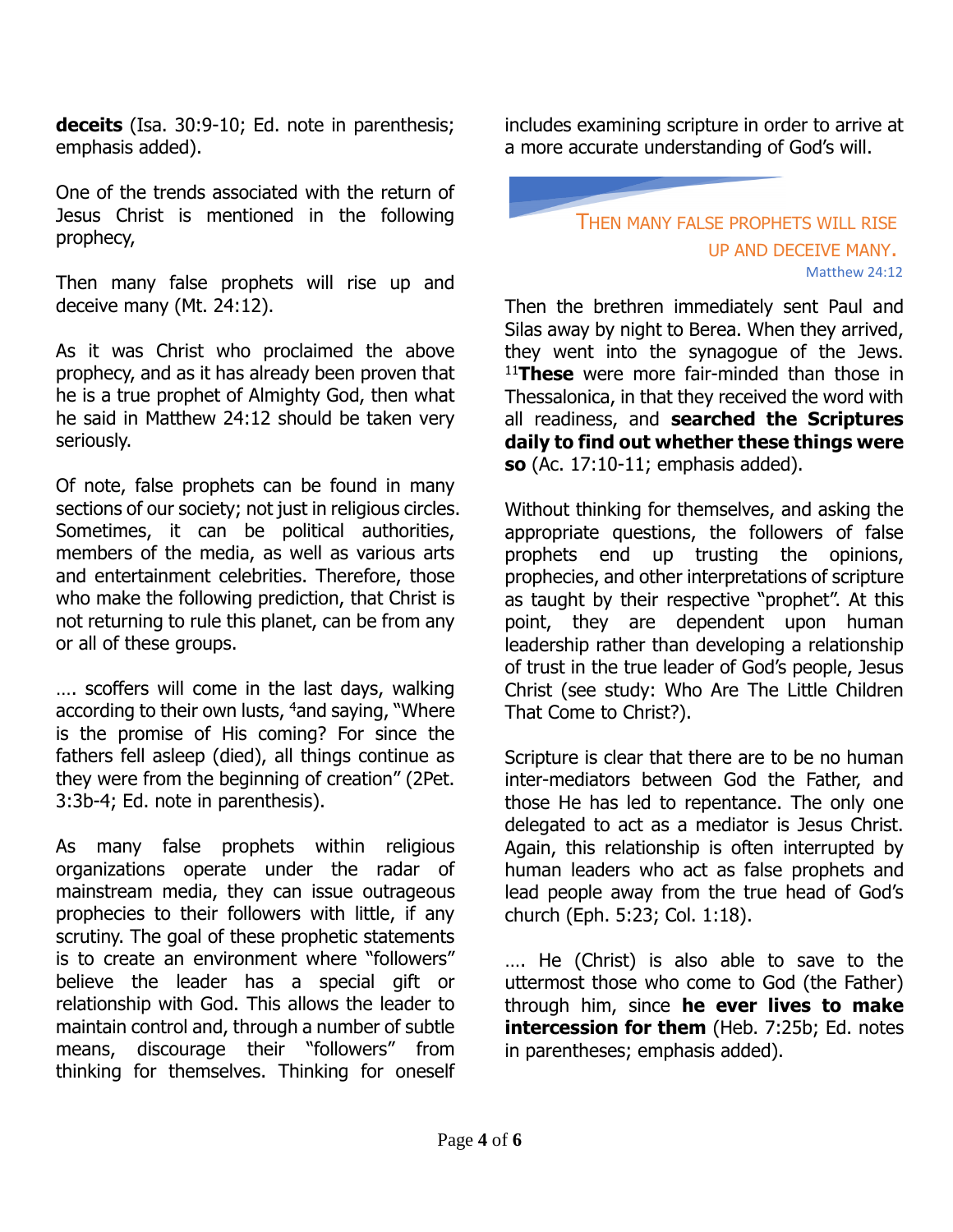For there is one God (the Father) and **one mediator between God and men, the man Christ Jesus** (1Tim. 2:5; Ed. note in parenthesis; emphasis added).

So instead of relying on a false prophet, or human religious leader, each servant of God has the responsibility to work diligently at studying God's word, praying to Him, and occasionally fasting.

Therefore, my beloved, as you have always obeyed, not as in my presence only, but now much more in my absence, **work out your own salvation with fear and trembling** (Php. 2:12; emphasis added).

Be diligent to present yourselves approved to God, a worker who does not need to be ashamed, **rightly dividing the word of truth** (1Tim. 2:15; emphasis added).

And that from childhood you (Timothy) have known the Holy Scriptures, which are able to make you wise for salvation through faith (trusting God's word) which is (personified) in Christ Jesus (2Tim. 3:15; Ed. notes in parentheses).

But the days will come when the bridegroom (referring to Christ himself) will be taken away from them (the disciples), and **then they will fast** in those days (Mk. 2:20; Ed. notes in parentheses; emphasis added).

Because Satan was the first false prophet, and as he continues to broadcast many false predictions, he is able to deceive those who are in the process of being sanctified to serve God. An example of this occurred during Christ's ministry when Peter became an instrument through which Satan could declare the same false prophecy that he proclaimed to Eve.

From that time Jesus began to show to his disciples that he must go to Jerusalem, and suffer many things from the elders and chief priests and scribes, **and be killed**, and be raised again the third day. <sup>22</sup>Then Peter took him aside and began to rebuke him, saying, "Far be it from you, Lord; **this shall not happen to you**!" <sup>23</sup>But he turned and said to Peter, "Get behind me, Satan! You are offense to me, for you are not mindful of the things of God, but the things of men" (Mt. 16:21-23; emphasis added).

The context of "this shall not happen to you" was in response to Christ's previous statement that he was going to die at the hands of the Jewish religious leaders. Therefore, Satan's false prophecy that "this would not happen to Christ" was the same as his false prophecy to Eve in Genesis 3:4; "You will not surely die." In both cases death occurred, confirming that Satan was a false prophet and continues to be one.

As false prophecies are lies, and as Satan deceived a third of the angels by lying to them, it follows that he probably updates his prophecies as a means of keeping the fallen angels under his control.

His (Satan's) tail (lies; cf. Isa. 9:15) drew a third of the stars (angels; cf. Rev. 1:20b) of heaven and threw them to the earth… (Rev. 12:4a; Ed. notes in parenthesis).

(Satan) who made the world as a wilderness and destroyed its cities, **who would not release his prisoners** (Isa. 14:17; Ed. note in parenthesis emphasis added).

This is the same tactic used by many human religious leaders. They will issue a prophecy of some kind and when it doesn't come to fruition, they will simply update/revise it. The leader of one religious group predicted that Christ would return around the year 1975 and, when this did